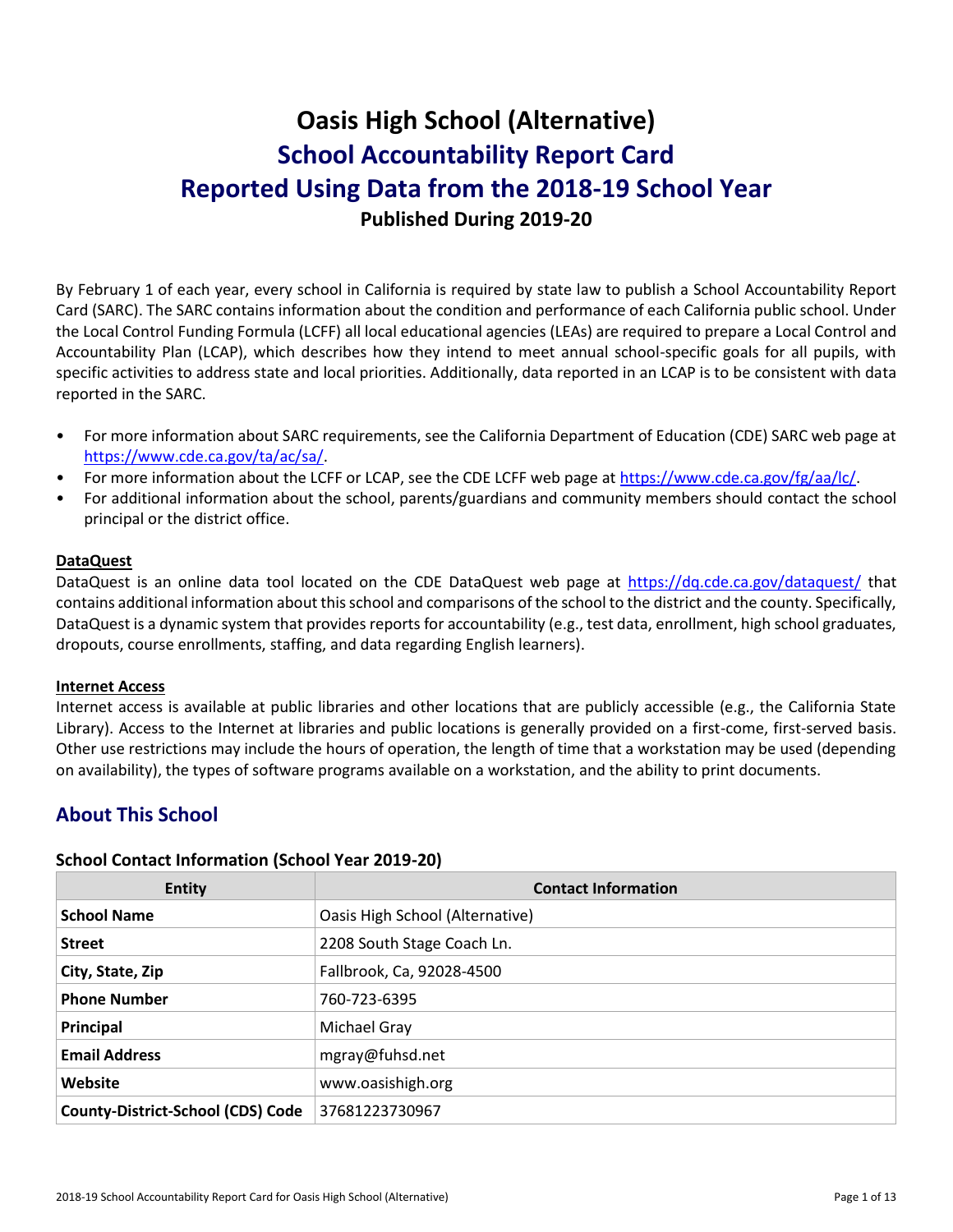| <b>Entity</b>        | <b>Contact Information</b> |
|----------------------|----------------------------|
| <b>District Name</b> | Fallbrook Union High       |
| <b>Phone Number</b>  | (760) 723-6332             |
| Superintendent       | Ilsa Garza Gonzalez        |
| <b>Email Address</b> | igarzagonzalez@fuhsd.net   |
| Website              | www.fuhsd.net              |

# **School Description and Mission Statement (School Year 2019-20)**

Fallbrook is located in northern San Diego County, nestled between the Pala Indian Reservation and the US Marine Corps Base Camp Pendleton/Fallbrook Naval Weapons Station. The community of Fallbrook began in the area known today as Live Oak County Park. The first permanent recorded settlement was in 1869, when the Vital Reche family settled in the area. While the population continues to increase at a moderate pace, Fallbrook maintains an easy lifestyle and retains its "Friendly Village" atmosphere loved by residents and envied by visitors. Fallbrook is known for its avocado groves and claims the title "Avocado Capital of the World". Fallbrook has always featured a rural countryside with all the amenities nearby. Our community of approximately 50,000 is spread over 127 square miles. Fallbrook is "life in the country" with a feel which sets us apart and gives all who live her a special pride.

The Fallbrook Union High School District is composed of three high schools: Fallbrook Union High School (FUHS), Ivy High School (Continuation), and Oasis High School (Independent Study).

Oasis High School began in January 1994 as a program of Fallbrook High School. In the spring of 1995, it became Oasis High School when it successfully obtained a California County/District/ School code number and began offering its own Oasis High School diploma.

Oasis High School (OHS) is an alternative high school which utilizes independent study as its primary mode of instruction and method of curriculum delivery; it serves grades 9-12. The district initiated an independent study program in 1994 as an alternative for students from Fallbrook Union High School. Initially, it shared classroom space on the IVY High School (continuation) campus. Oasis remained a program until, realizing the growing demand for an independent study option during the 1994-95 school years; it sought its own CDS number and became a separate, diploma-granting high school. From 1999 to 2003 Oasis moved to a town-centered location where it shared a building with the Fallbrook Chamber of Commerce. Oasis returned to the Ivy High School campus in 2003. In February 2008, Oasis moved to its present, newly installed portable building on the district office site. Four full-time teachers meet with students in individual cubicles which surround a common computer and group study area. Separate space is reserved for a science lab, secretary's station, curriculum storage counseling/tutoring station, and staff workroom. In 2013, Oasis began utilizing the "annex" room for meetings.

Oasis High School is a WASC accredited college preparatory independent study high school (2016 accreditation). Oasis offers a broad spectrum of courses, from Advanced Placement, Honors and UC-approved to high school requirements, as well as a variety of electives and online classes. The Oasis staff is committed to providing students with the skills they need to succeed in the 21st Century. Oasis High School offers traditional independent study courses or a blended option of traditional independent study courses with one or two online courses.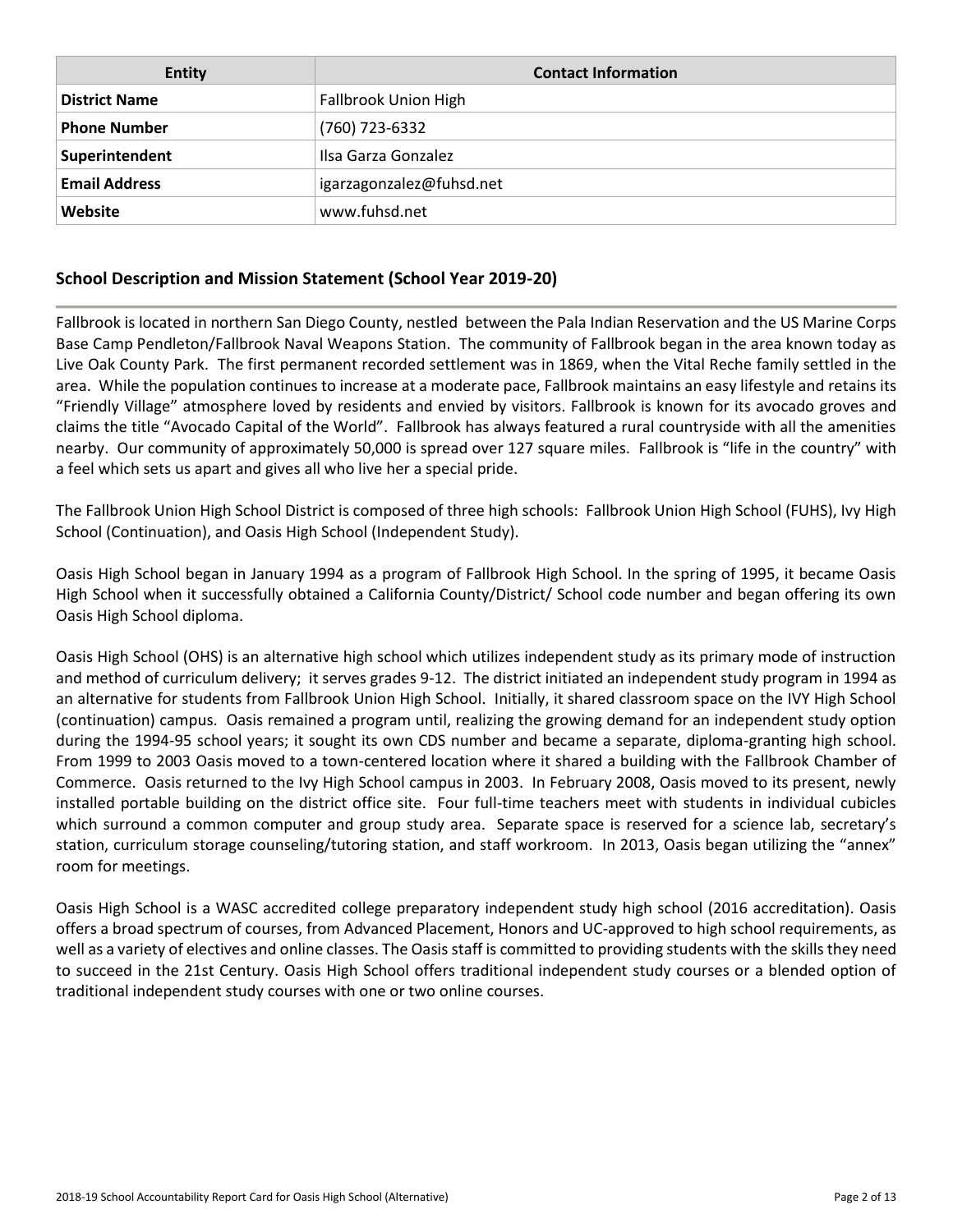At Oasis High School, students are given the opportunity to earn, accelerate and/or recover credits in an independent study format. We offer students a flexible scheduling based on student and family needs. We are on a semester schedule and students have the potential of earning up to 30 credits each semester. For our online/credit recovery platform, we use APEX. Each student is issued a Chromebook and teachers are integrating and using Google Classroom to provide students access to subject matter content and curriculum. For the last 3 years, our teachers' professional development has centered around Student to Student Interactions, taking into account the need to have students primarily "speak" in class, while also listening, reading and writing. We accomplish these learning strategies via our 1 to 1 weekly meetings. Students are also taught dialogue protocols and conversation skills as a result of our professional development. Again, I am proud of the work done by our teachers, for our students and our community.

For the school year 2018-19, Oasis HS began its 25th year providing an alternative setting from the traditional high school instructional and learning environment. As an independent study high school, Oasis has evolved into a College Prep, UC approved, and WASC accredited institution over the last ten years.

Oasis High School employs 5.5 faculty members and has a student enrollment of approximately 80. The school serves a diverse population. As of 2017-18, 50.6% are Hispanic/Latino, 41.2% White, 0% Black, 2.4% Native American, and 4.56 % Other. 4.7% of our students are English Language Learners (ELs), 43.5% are Socioeconomically Disadvantaged, 0% are Homeless, 1.2% are Foster Youth, and 3% of our students are Special Education. Students and staff work collaboratively to achieve student outcomes. Oasis provides a safe and inviting learning environment.

The MISSION of Oasis High School is to provide students with an opportunity either to complete UC/CSU approved "a-g" courses, to accelerate credit accumulation, or to make up deficient credits, in a safe, secure, and supportive learning environment, with a well prepared and dedicated staff, with the requisite academic resources to achieve and succeed at an individual pace and in a unique way. CIF athletic participation is available for all Oasis Students through participation on Fallbrook High School athletic teams. The Oasis curriculum is approved by the NCAA Clearinghouse for all divisions.

| <b>Grade Level</b>      | <b>Number of Students</b> |
|-------------------------|---------------------------|
| Grade 9                 | 13                        |
| Grade 10                | 9                         |
| Grade 11                | 27                        |
| Grade 12                | 31                        |
| <b>Total Enrollment</b> | 80                        |

# **Student Enrollment by Grade Level (School Year 2018-19)**

# **Student Enrollment by Group (School Year 2018-19)**

| <b>Student Group</b>                   | <b>Percent of Total Enrollment</b> |
|----------------------------------------|------------------------------------|
| <b>Black or African American</b>       | 1.3                                |
| American Indian or Alaska Native       | 1.3                                |
| <b>Hispanic or Latino</b>              | 50                                 |
| Native Hawaiian or Pacific Islander    | 1.3                                |
| White                                  | 42.5                               |
| <b>Two or More Races</b>               | 2.5                                |
| <b>Socioeconomically Disadvantaged</b> | 47.5                               |
| <b>English Learners</b>                | 3.8                                |
| <b>Students with Disabilities</b>      | 3.8                                |
| <b>Homeless</b>                        |                                    |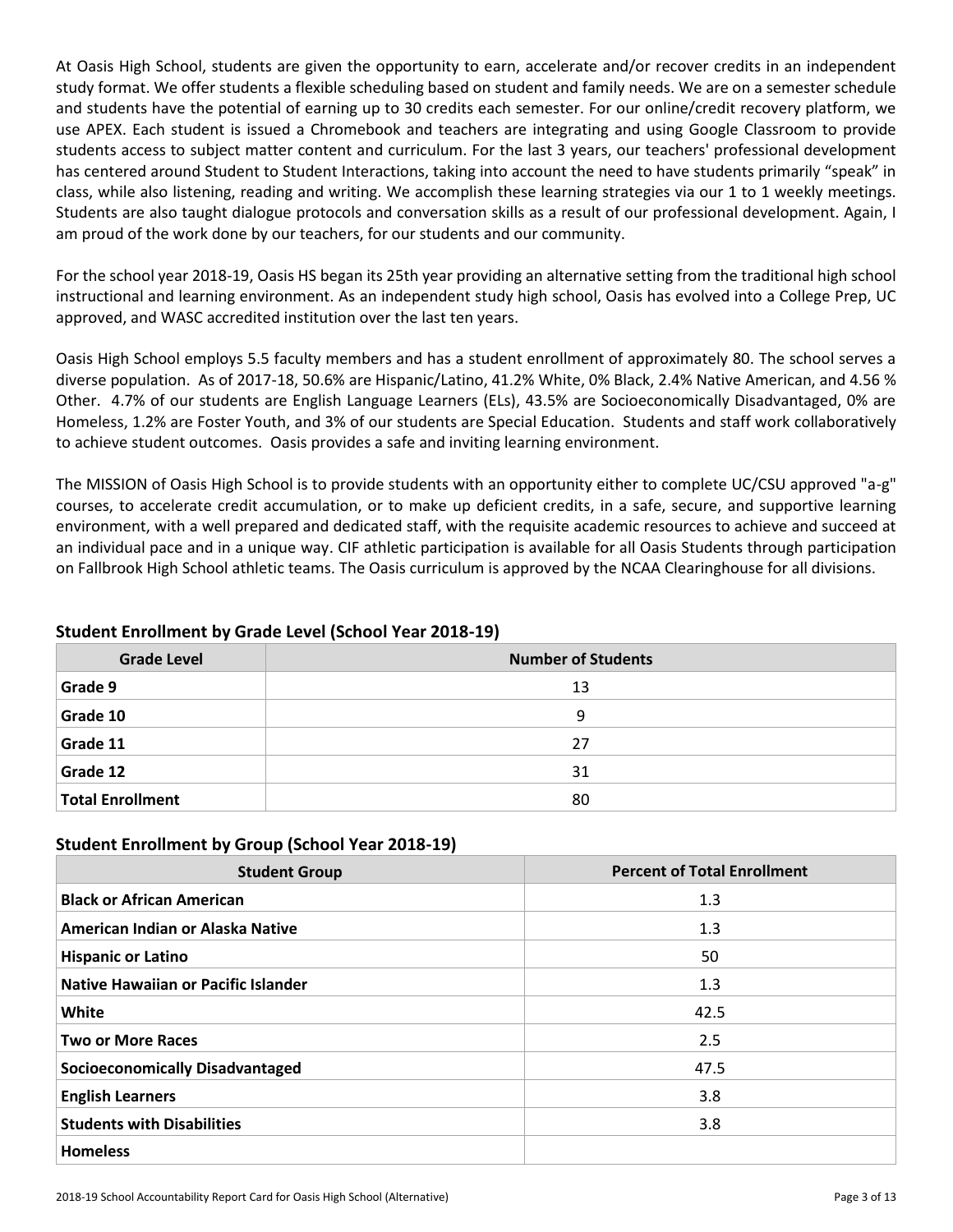# **A. Conditions of Learning**

#### **State Priority: Basic**

The SARC provides the following information relevant to the State priority: Basic (Priority 1):

- Degree to which teachers are appropriately assigned and fully credentialed in the subject area and for the pupils they are teaching;
- Pupils have access to standards-aligned instructional materials; and
- School facilities are maintained in good repair

#### **Teacher Credentials**

| <b>Teachers</b>                                                    |          | <b>School</b><br>2018-19 | <b>School</b><br>2019-20 | <b>District</b><br>2019-20 |
|--------------------------------------------------------------------|----------|--------------------------|--------------------------|----------------------------|
| With Full Credential                                               | Δ        | 4                        |                          | 107                        |
| <b>Without Full Credential</b>                                     | $\Omega$ | 0                        |                          |                            |
| Teaching Outside Subject Area of Competence (with full credential) | 0        |                          |                          |                            |

#### **Teacher Misassignments and Vacant Teacher Positions**

| Indicator                                             | 2017-18 | 2018-19 | 2019-20 |
|-------------------------------------------------------|---------|---------|---------|
| <b>Misassignments of Teachers of English Learners</b> |         |         |         |
| Total Teacher Misassignments*                         |         |         |         |
| <b>Vacant Teacher Positions</b>                       |         |         |         |

Note: "Misassignments" refers to the number of positions filled by teachers who lack legal authorization to teach that grade level, subject area, student group, etc. \*Total Teacher Misassignments includes the number of Misassignments of Teachers of English Learners.

# **Quality, Currency, Availability of Textbooks and Instructional Materials (School Year 2019-20)**

#### **Year and month in which data were collected:** December 2015

| <b>Subject</b>               | <b>Textbooks and Other Instructional</b><br><b>Materials/year of Adoption</b>                                                                                                                                                                                                                                                                                                    | <b>From Most</b><br>Recent<br><b>Adoption?</b> | <b>Percent Students</b><br><b>Lacking Own</b><br><b>Assigned Copy</b> |
|------------------------------|----------------------------------------------------------------------------------------------------------------------------------------------------------------------------------------------------------------------------------------------------------------------------------------------------------------------------------------------------------------------------------|------------------------------------------------|-----------------------------------------------------------------------|
| <b>Reading/Language Arts</b> | Literature & Language Arts Blue/Holt/2004<br>Literature & Language Arts Aqua/Holt/2004<br>Literature & Language Arts Gold/Holt/2004<br>Literature & Language Arts Purple/Holt/2004<br>Holt Handbook Grade 9/Holt/2005<br>Holt Handbook Grade 10/Holt/2007<br>Holt Handbook Grade 11/Holt/2006<br>Holt Handbook Grade 12/Holt/2006<br>Read 180 R Book - Next Generation (Stage C) | <b>Yes</b>                                     | 0                                                                     |
| <b>Mathematics</b>           | Big Ideas Math, Algebra 1, Big Ideas<br>Learning, 2015<br>Big Ideas Math, Geometry, Big Ideas<br>Learning, 2015                                                                                                                                                                                                                                                                  | Yes                                            | 0                                                                     |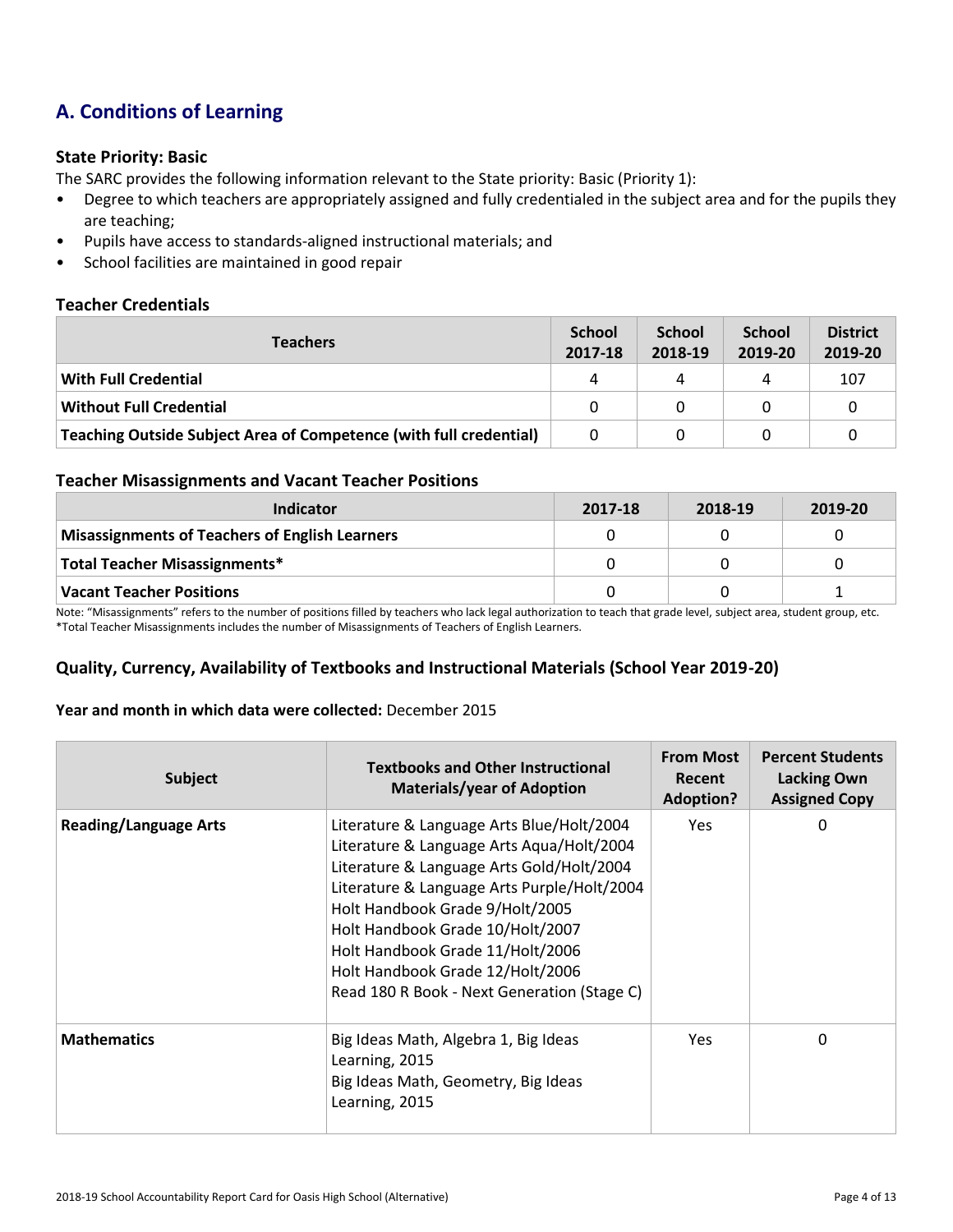| <b>Subject</b>                                         | <b>Textbooks and Other Instructional</b><br><b>Materials/year of Adoption</b>                                                                                                                          | <b>From Most</b><br><b>Recent</b><br><b>Adoption?</b> | <b>Percent Students</b><br><b>Lacking Own</b><br><b>Assigned Copy</b> |
|--------------------------------------------------------|--------------------------------------------------------------------------------------------------------------------------------------------------------------------------------------------------------|-------------------------------------------------------|-----------------------------------------------------------------------|
| <b>Science</b>                                         | Biology/ Glencoe McGraw Hill/2008<br>Earth Science/McDougal Littell/2008                                                                                                                               | Yes                                                   | 0                                                                     |
| <b>History-Social Science</b>                          | Modern World History/McDougal<br>Littell/2007<br>The Americans, McDougal Littell 2007<br>Economics, Principles in Action/Prentice<br>Hall/2007<br>Magruder's American Government/Prentice<br>Hall/2007 | Yes                                                   | 0                                                                     |
| <b>Health</b>                                          | Lifetime Health/Holt/2004                                                                                                                                                                              | Yes.                                                  | 0                                                                     |
| <b>Science Laboratory Equipment</b><br>$(grades 9-12)$ | Science Lab Equipment                                                                                                                                                                                  |                                                       |                                                                       |

# **School Facility Conditions and Planned Improvements (Most Recent Year)**

#### FIT Overall rating: 100% ~ Exemplary

The Oasis High School campus is 12 years old, therefore the District has made it a priority to fund deferred maintenance due to the age of the campus. We make an effort to prioritize corrective and preventative maintenance for long-term savings. District allocates funds for routine restricted maintenance, plus additional funds for deferred maintenance. Our custodial staff inspect the campus throughout the day to ensure the safety of students, staff, and visitors. Equipment, structures, blacktop, and grass fields are maintained. Custodial staff maintains property in compliance with fire and safety requirements. Our maintenance crew work to ensure timely handling of needed facility repairs and immediate response to safety and health needs that arise. The campus includes 7 buildings, of which 7 are portables. The District facilities team spent \$ 5,700.97on general repairs to our buildings in the 2017-17 school year, and \$5,927.17 in the 2017-2018 school year. Repairs are usually modest in scale and do not include modernization projects, renovations, or other construction normally paid for by bond measures.

#### **School Facility Good Repair Status (Most Recent Year)**

Using the **most recently collected** FIT data (or equivalent), provide the following:

- Determination of repair status for systems listed
- Description of any needed maintenance to ensure good repair
- The year and month in which the data were collected
- The overall rating

#### **Year and month of the most recent FIT report:** January 2019

| <b>System Inspected</b>                              | Rating | Repair Needed and Action Taken or Planned             |
|------------------------------------------------------|--------|-------------------------------------------------------|
| <b>Systems: Gas Leaks,</b><br>Mechanical/HVAC, Sewer | Good   | New compressor installed in one of two<br>HVAC units. |
| <b>Interior: Interior Surfaces</b>                   | Good   | Good Shape                                            |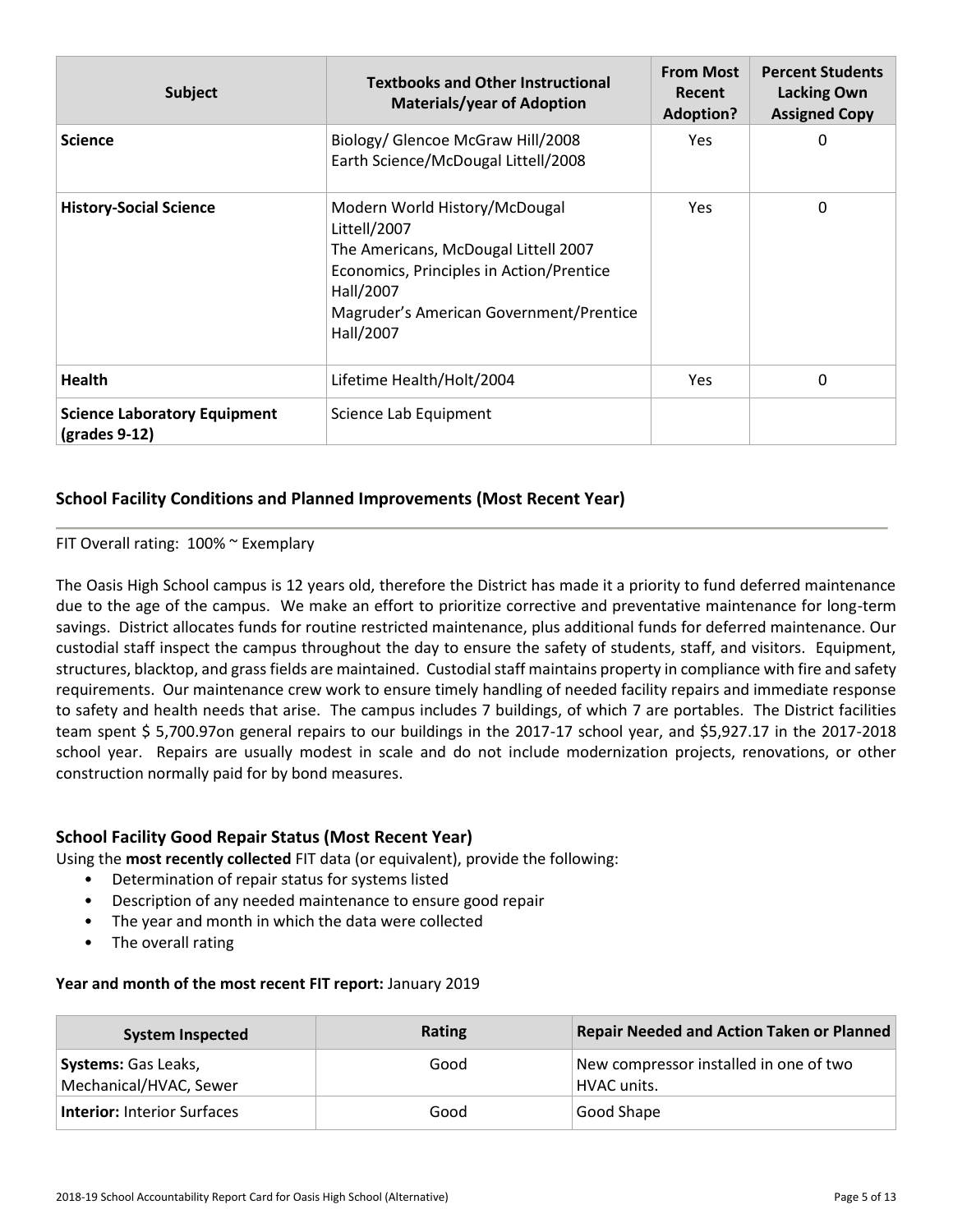| <b>System Inspected</b>                                                | <b>Rating</b>    | <b>Repair Needed and Action Taken or Planned</b> |
|------------------------------------------------------------------------|------------------|--------------------------------------------------|
| <b>Cleanliness: Overall Cleanliness,</b><br>Pest/Vermin Infestation    | Good             | No vermin infestation                            |
| <b>Electrical: Electrical</b>                                          | Good             | LED outside lighting added.                      |
| Restrooms/Fountains: Restrooms,<br>Sinks/Fountains                     | Good             | No issues                                        |
| Safety: Fire Safety, Hazardous<br><b>Materials</b>                     | Good             | Passed fire inspection                           |
| <b>Structural: Structural Damage,</b><br>Roofs                         | Good             | Good Roofing                                     |
| External: Playground/School<br>Grounds, Windows/<br>Doors/Gates/Fences | Good             | No issues/ no playground                         |
| <b>Overall Rating</b>                                                  | <b>Exemplary</b> |                                                  |

# **B. Pupil Outcomes**

# **State Priority: Pupil Achievement**

The SARC provides the following information relevant to the State priority: Pupil Achievement (Priority 4):

- **Statewide assessments** (i.e., California Assessment of Student Performance and Progress [CAASPP] System, which includes the Smarter Balanced Summative Assessments for students in the general education population and the California Alternate Assessments [CAAs] for English language arts/literacy [ELA] and mathematics given in grades three through eight and grade eleven. Only eligible students may participate in the administration of the CAAs. CAAs items are aligned with alternate achievement standards, which are linked with the Common Core State Standards [CCSS] for students with the most significant cognitive disabilities); and
- The percentage of students who have successfully completed courses that satisfy the requirements for entrance to the University of California and the California State University, or career technical education sequences or programs of study.

# **CAASPP Test Results in ELA and Mathematics for All Students Grades Three through Eight and Grade Eleven Percentage of Students Meeting or Exceeding the State Standard**

| <b>Subject</b>                                                                | <b>School</b><br>2017-18 | <b>School</b><br>2018-19 | <b>District</b><br>2017-18 | <b>District</b><br>2018-19 | <b>State</b><br>2017-18 | <b>State</b><br>2018-19 |
|-------------------------------------------------------------------------------|--------------------------|--------------------------|----------------------------|----------------------------|-------------------------|-------------------------|
| <b>English Language Arts/Literacy</b><br>$\left($ grades 3-8 and 11 $\right)$ | 68                       | 67                       | 52                         | 49                         | 50                      | 50                      |
| <b>Mathematics</b><br>$\vert$ (grades 3-8 and 11)                             | 24                       | 17                       | 24                         | 21                         | 38                      | 39                      |

Note: Percentages are not calculated when the number of students tested is ten or less, either because the number of students in this category is too small for statistical accuracy or to protect student privacy.

Note: ELA and mathematics test results include the Smarter Balanced Summative Assessment and the CAA. The "Percent Met or Exceeded" is calculated by taking the total number of students who met or exceeded the standard on the Smarter Balanced Summative Assessment plus the total number of students who met the standard (i.e., achieved Level 3-Alternate) on the CAAs divided by the total number of students who participated in both assessments.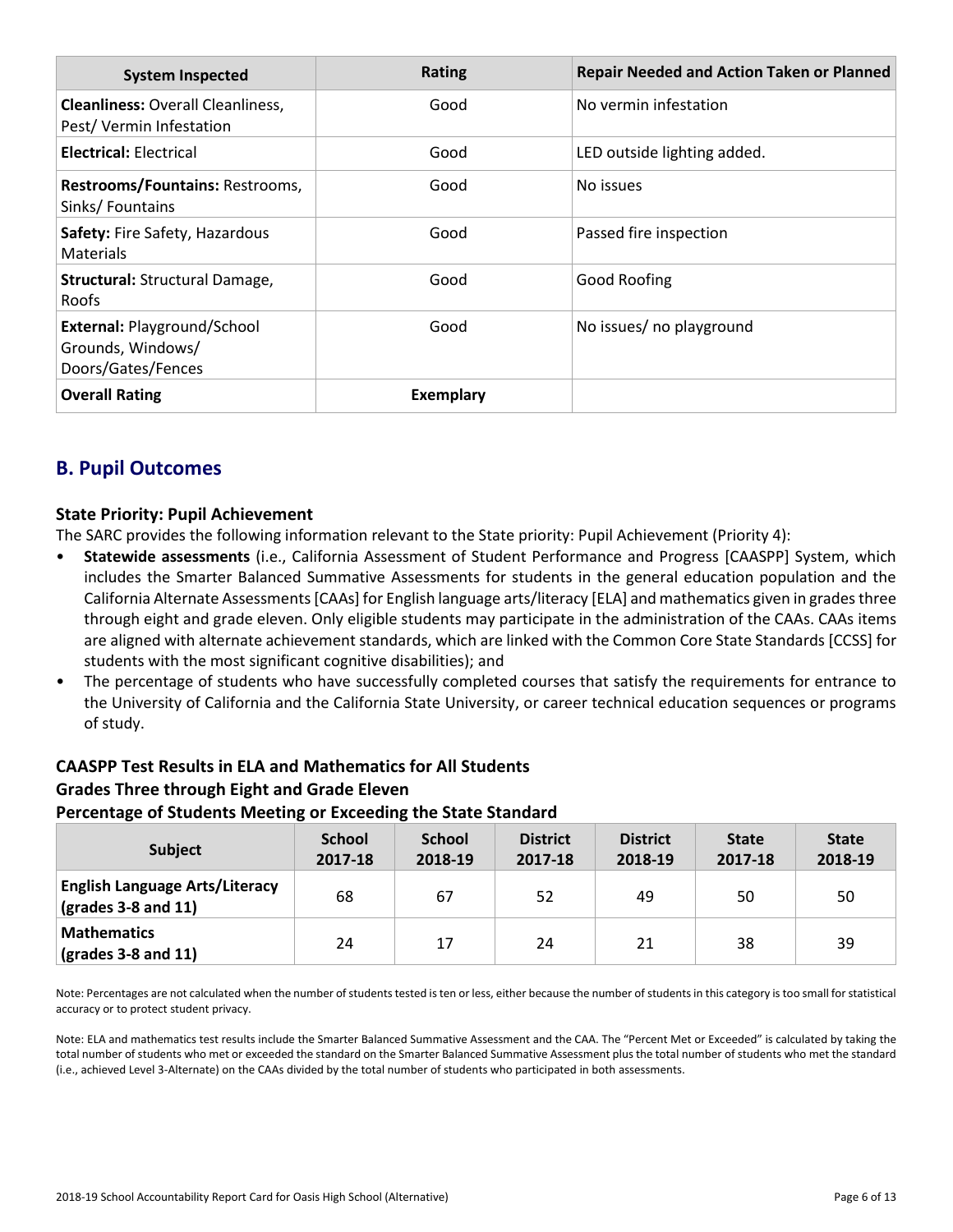# **CAASPP Test Results in ELA by Student Group Grades Three through Eight and Grade Eleven (School Year 2018-19)**

| <b>Student Group</b>                                 | <b>Total</b><br><b>Enrollment</b> | <b>Number</b><br><b>Tested</b> | Percent<br><b>Tested</b> | <b>Percent</b><br><b>Not</b><br><b>Tested</b> | <b>Percent</b><br>Met or<br><b>Exceeded</b> |
|------------------------------------------------------|-----------------------------------|--------------------------------|--------------------------|-----------------------------------------------|---------------------------------------------|
| <b>All Students</b>                                  | 36                                | 36                             | 100.00                   | 0.00                                          | 66.67                                       |
| <b>Male</b>                                          | 15                                | 15                             | 100.00                   | 0.00                                          | 66.67                                       |
| <b>Female</b>                                        | 21                                | 21                             | 100.00                   | 0.00                                          | 66.67                                       |
| <b>Black or African American</b>                     |                                   |                                |                          |                                               |                                             |
| American Indian or Alaska Native                     | $-$                               | $\qquad \qquad -$              | $\overline{\phantom{a}}$ | $\qquad \qquad -$                             | --                                          |
| <b>Filipino</b>                                      |                                   |                                |                          |                                               |                                             |
| <b>Hispanic or Latino</b>                            | 19                                | 19                             | 100.00                   | 0.00                                          | 68.42                                       |
| <b>Native Hawaiian or Pacific Islander</b>           | $-$                               | $-$                            | $\overline{\phantom{a}}$ | $\qquad \qquad -$                             | --                                          |
| White                                                | 13                                | 13                             | 100.00                   | 0.00                                          | 69.23                                       |
| <b>Two or More Races</b>                             | $-$                               | $-$                            | $\overline{\phantom{a}}$ | $-$                                           | --                                          |
| <b>Socioeconomically Disadvantaged</b>               | 18                                | 18                             | 100.00                   | 0.00                                          | 61.11                                       |
| <b>English Learners</b>                              | $-$                               | $-$                            | $- -$                    | $-$                                           | $- -$                                       |
| <b>Students with Disabilities</b>                    | $-$                               | $-$                            | $\qquad \qquad -$        | --                                            | --                                          |
| <b>Students Receiving Migrant Education Services</b> |                                   |                                |                          |                                               |                                             |
| <b>Foster Youth</b>                                  |                                   |                                |                          |                                               |                                             |
| <b>Homeless</b>                                      |                                   |                                |                          |                                               |                                             |

Note: ELA test results include the Smarter Balanced Summative Assessment and the CAA. The "Percent Met or Exceeded" is calculated by taking the total number of students who met or exceeded the standard on the Smarter Balanced Summative Assessment plus the total number of students who met the standard (i.e., achieved Level 3-Alternate) on the CAAs divided by the total number of students who participated in both assessments.

Note: Double dashes (--) appear in the table when the number of students is ten or less, either because the number of students in this category is too small for statistical accuracy or to protect student privacy.

Note: The number of students tested includes all students who participated in the test whether they received a score or not; however, the number of students tested is not the number that was used to calculate the achievement level percentages. The achievement level percentages are calculated using only students who received scores.

# **CAASPP Test Results in Mathematics by Student Group Grades Three through Eight and Grade Eleven (School Year 2018-19)**

| <b>Student Group</b>             | <b>Total</b><br><b>Enrollment</b> | <b>Number</b><br><b>Tested</b> | Percent<br><b>Tested</b> | Percent<br><b>Not</b><br><b>Tested</b> | Percent<br>Met or<br><b>Exceeded</b> |
|----------------------------------|-----------------------------------|--------------------------------|--------------------------|----------------------------------------|--------------------------------------|
| <b>All Students</b>              | 36                                | 36                             | 100.00                   | 0.00                                   | 16.67                                |
| <b>Male</b>                      | 15                                | 15                             | 100.00                   | 0.00                                   | 26.67                                |
| Female                           | 21                                | 21                             | 100.00                   | 0.00                                   | 9.52                                 |
| <b>Black or African American</b> |                                   |                                |                          |                                        |                                      |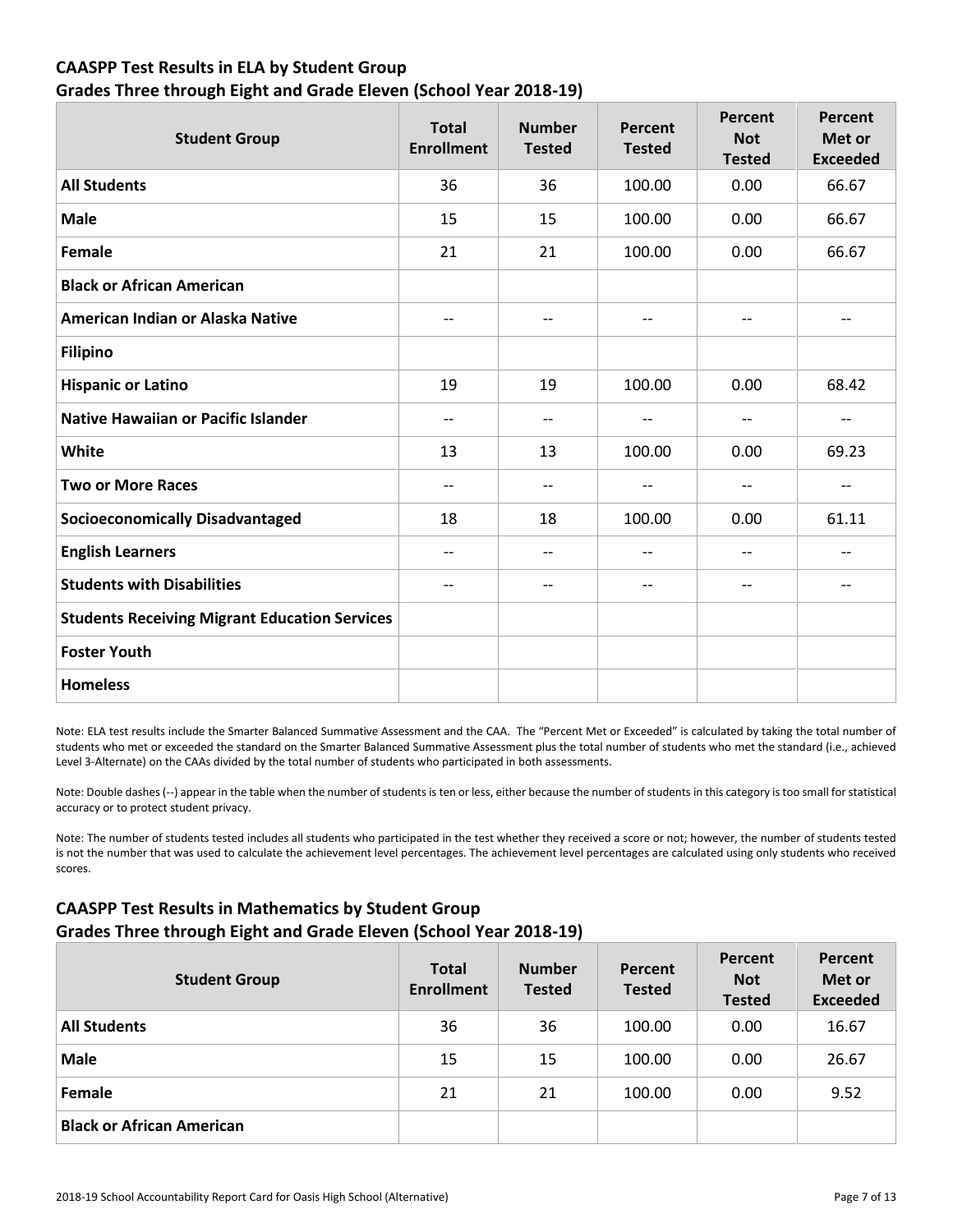| <b>Student Group</b>                                 | <b>Total</b><br><b>Enrollment</b> | <b>Number</b><br><b>Tested</b> | Percent<br><b>Tested</b> | Percent<br><b>Not</b><br><b>Tested</b> | Percent<br>Met or<br><b>Exceeded</b> |
|------------------------------------------------------|-----------------------------------|--------------------------------|--------------------------|----------------------------------------|--------------------------------------|
| American Indian or Alaska Native                     | $-$                               | $- -$                          | $\qquad \qquad -$        | $-$                                    | $- -$                                |
| <b>Filipino</b>                                      |                                   |                                |                          |                                        |                                      |
| <b>Hispanic or Latino</b>                            | 19                                | 19                             | 100.00                   | 0.00                                   | 10.53                                |
| <b>Native Hawaiian or Pacific Islander</b>           | --                                | --                             | --                       | $-\!$ $\!-$                            | --                                   |
| White                                                | 13                                | 13                             | 100.00                   | 0.00                                   | 23.08                                |
| <b>Two or More Races</b>                             | --                                | --                             | --                       | $-$                                    | $- -$                                |
| <b>Socioeconomically Disadvantaged</b>               | 18                                | 18                             | 100.00                   | 0.00                                   | 11.11                                |
| <b>English Learners</b>                              | --                                | --                             | --                       | --                                     | --                                   |
| <b>Students with Disabilities</b>                    | $- -$                             | $- -$                          | $\qquad \qquad -$        | $-\!$ $\!-$                            | --                                   |
| <b>Students Receiving Migrant Education Services</b> |                                   |                                |                          |                                        |                                      |
| <b>Foster Youth</b>                                  |                                   |                                |                          |                                        |                                      |
| <b>Homeless</b>                                      |                                   |                                |                          |                                        |                                      |

Note: Mathematics test results include the Smarter Balanced Summative Assessment and the CAA. The "Percent Met or Exceeded" is calculated by taking the total number of students who met or exceeded the standard on the Smarter Balanced Summative Assessment plus the total number of students who met the standard (i.e., achieved Level 3-Alternate) on the CAAs divided by the total number of students who participated in both assessments.

Note: Double dashes (--) appear in the table when the number of students is ten or less, either because the number of students in this category is too small for statistical accuracy or to protect student privacy.

Note: The number of students tested includes all students who participated in the test whether they received a score or not; however, the number of students tested is not the number that was used to calculate the achievement level percentages. The achievement level percentages are calculated using only students who received scores.

# **CAASPP Test Results in Science for All Students Grades Five, Eight, and Ten Percentage of Students Meeting or Exceeding the State Standard**

| <b>Subject</b>                        | <b>School</b> | <b>School</b> | <b>District</b> | <b>District</b> | <b>State</b> | <b>State</b> |
|---------------------------------------|---------------|---------------|-----------------|-----------------|--------------|--------------|
|                                       | 2017-18       | 2018-19       | 2017-18         | 2018-19         | 2017-18      | 2018-19      |
| Science (grades 5, 8 and high school) | N/A           | N/A           | N/A             | N/A             | N/A          | N/A          |

Note: Cells with N/A values do not require data.

Note: This is a placeholder for the California Science Test (CAST) which was administered operationally during the 2018-19 school year. However, these data are not available for inclusion in the 2018-19 SARC posting due February 1, 2020. These data will be included in the 2019-20 SARC posting due February 1, 2021.

# **Career Technical Education Programs (School Year 2018-19)**

#### **Career Technical Education Participation (School Year 2018-19)**

| <b>CTE Program</b><br><b>Measure</b>                                         |  |  |  |  |  |
|------------------------------------------------------------------------------|--|--|--|--|--|
| Number of Pupils Participating in CTE                                        |  |  |  |  |  |
| Percent of Pupils that Complete a CTE Program and Earn a High School Diploma |  |  |  |  |  |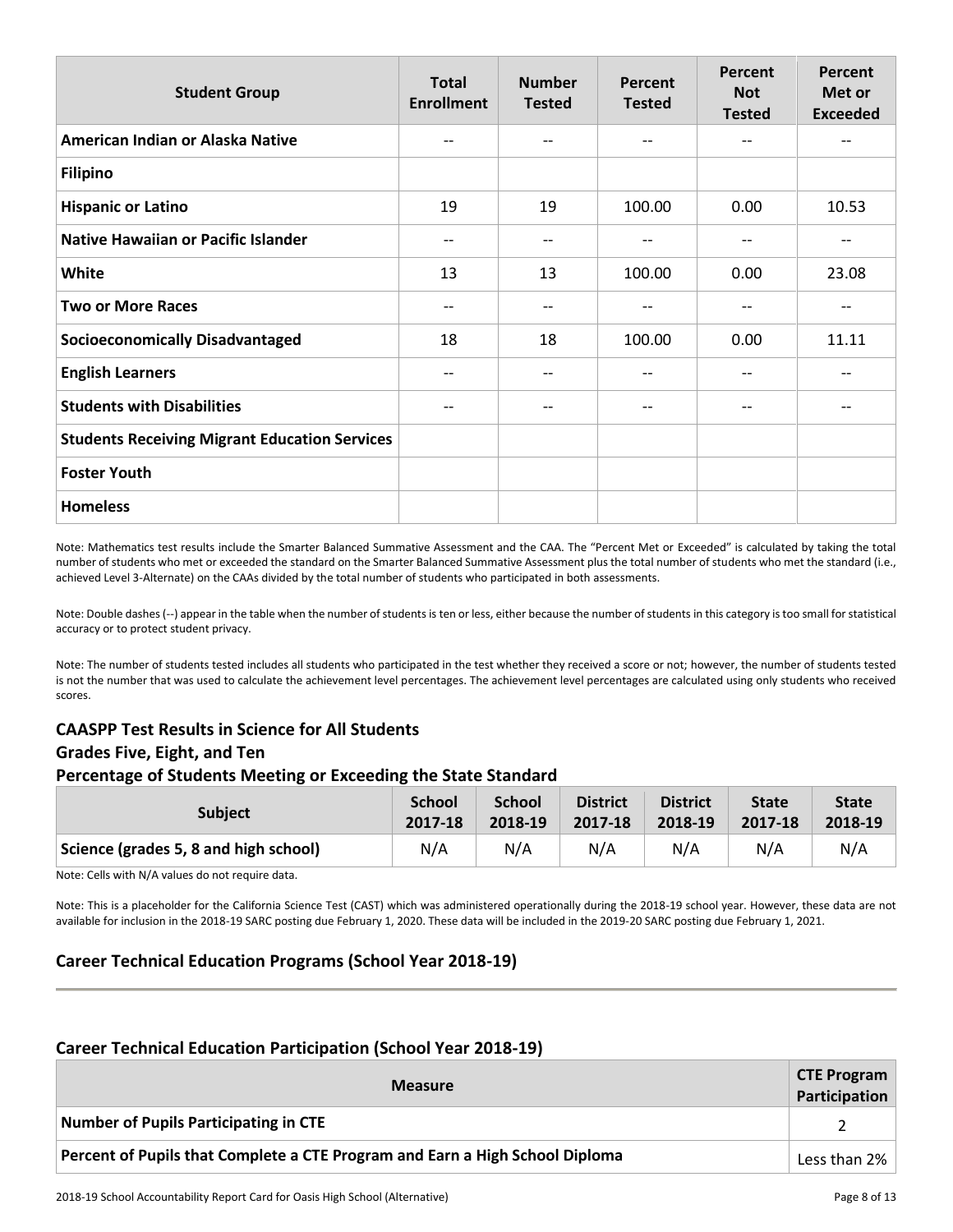| <b>Measure</b>                                                                                                                    | <b>CTE Program</b><br>Participation |
|-----------------------------------------------------------------------------------------------------------------------------------|-------------------------------------|
| Percent of CTE Courses that are Sequenced or Articulated Between the School and Institutions of<br><b>Postsecondary Education</b> |                                     |

# **Courses for University of California (UC) and/or California State University (CSU) Admission**

| <b>UC/CSU Course Measure</b>                                              | Percent |
|---------------------------------------------------------------------------|---------|
| 2018-19 Pupils Enrolled in Courses Required for UC/CSU Admission          | 100     |
| 2017-18 Graduates Who Completed All Courses Required for UC/CSU Admission | 11.76   |

#### **State Priority: Other Pupil Outcomes**

The SARC provides the following information relevant to the State priority: Other Pupil Outcomes (Priority 8):

• Pupil outcomes in the subject areas of physical education.

#### **California Physical Fitness Test Results (School Year 2018-19)**

| Grade Level | <b>Percentage of Students</b> | <b>Percentage of Students</b> | <b>Percentage of Students</b> |
|-------------|-------------------------------|-------------------------------|-------------------------------|
|             | <b>Meeting Four of Six</b>    | <b>Meeting Five of Six</b>    | <b>Meeting Six of Six</b>     |
|             | <b>Fitness Standards</b>      | <b>Fitness Standards</b>      | <b>Fitness Standards</b>      |
|             |                               | 43                            | 50                            |

Note: Percentages are not calculated and double dashes (--) appear in the table when the number of students tested is ten or less, either because the number of students in this category is too small for statistical accuracy or to protect student privacy.

# **C. Engagement**

#### **State Priority: Parental Involvement**

The SARC provides the following information relevant to the State priority: Parental Involvement (Priority 3):

• Efforts the school district makes to seek parent input in making decisions for the school district and each school site.

# **Opportunities for Parental Involvement (School Year 2019-20)**

- 1. During all new student orientations (required)
- 2. Back To School Night
- 3. Open House Night
- 4. Progress Report conferences
- 5. Report Card conferences
- 6. Attendance intervention conferences
- 7. Student Success Team meetings
- 8. Career Day
- 9. College Information Night
- 10. School Board Meetings
- 11. Student of the Month celebrations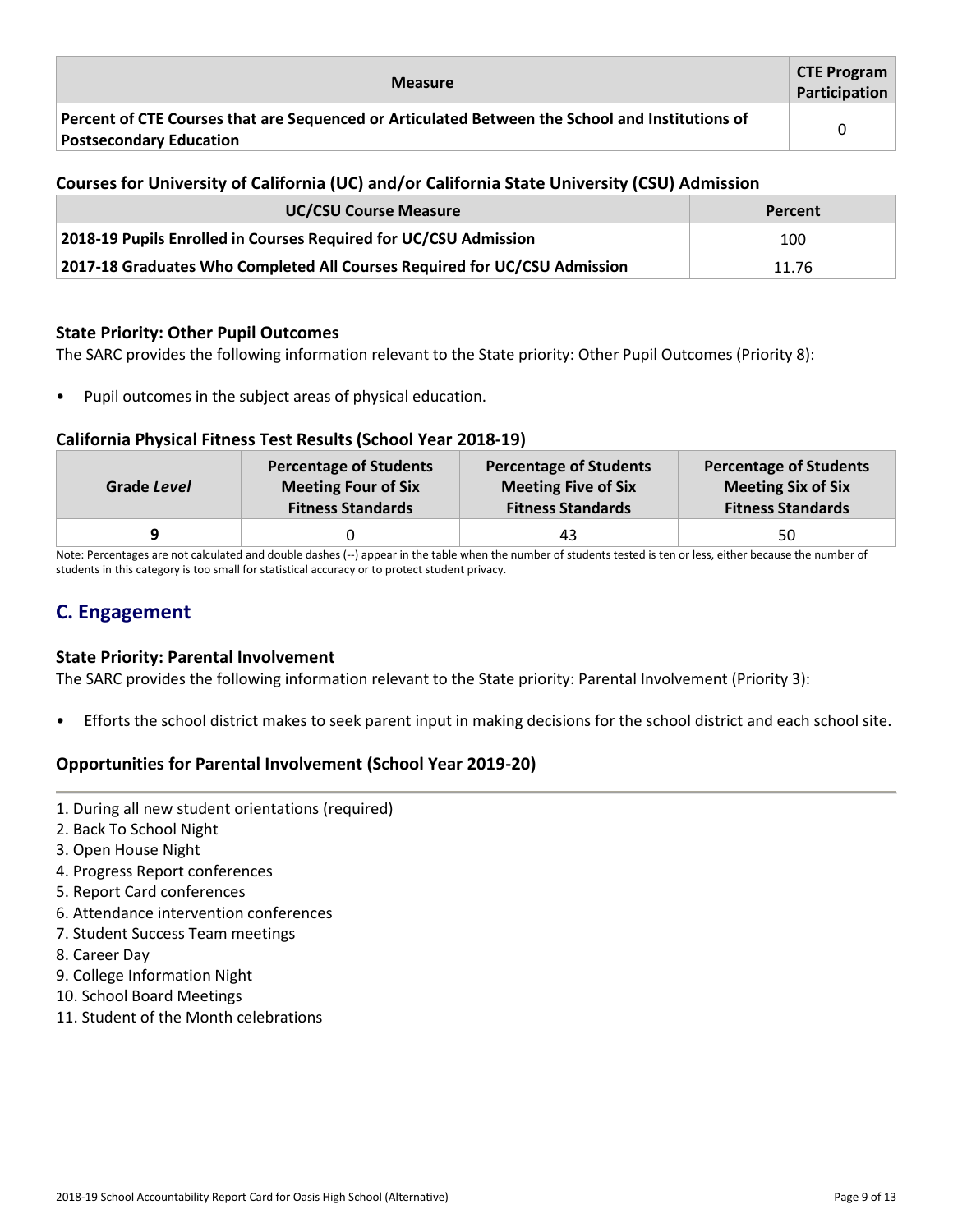# **State Priority: Pupil Engagement**

The SARC provides the following information relevant to the State priority: Pupil Engagement (Priority 5):

- High school dropout rates; and
- High school graduation rates.

#### **Dropout Rate and Graduation Rate (Four-Year Cohort Rate)**

| Indicator              | <b>School</b><br>2015-16 | <b>School</b><br>2016-17 | <b>School</b><br>2017-18 | <b>District</b><br>2015-16 | <b>District</b><br>2016-17 | <b>District</b><br>2017-18 | <b>State</b><br>2015-16 | <b>State</b><br>2016-17 | <b>State</b><br>2017-18 |
|------------------------|--------------------------|--------------------------|--------------------------|----------------------------|----------------------------|----------------------------|-------------------------|-------------------------|-------------------------|
| <b>Dropout Rate</b>    | 3.9                      | 4.8                      |                          |                            | 9.9                        |                            | 9.7                     | 9.1                     | 9.6                     |
| <b>Graduation Rate</b> | 94.1                     | 88.1                     | 94.1                     | 79.7                       | 78.1                       | 84.3                       | 83.8                    | 82.7                    | 83                      |

For the formula to calculate the 2016-17 and 2017-18 adjusted cohort graduation rate, see the 2018-19 Data Element Definitions document located on the SARC web page a[t https://www.cde.ca.gov/ta/ac/sa/.](https://www.cde.ca.gov/ta/ac/sa/)

# **State Priority: School Climate**

The SARC provides the following information relevant to the State priority: School Climate (Priority 6):

- Pupil suspension rates;
- Pupil expulsion rates; and
- Other local measures on the sense of safety.

#### **Suspensions and Expulsions**

| Rate              | <b>School</b><br>2016-17 | <b>School</b><br>2017-18 | <b>School</b><br>2018-19 | <b>District</b><br>2016-17 | <b>District</b><br>2017-18 | <b>District</b><br>2018-19 | <b>State</b><br>2016-17 | <b>State</b><br>$2017 - 18$ | <b>State</b><br>2018-19 |
|-------------------|--------------------------|--------------------------|--------------------------|----------------------------|----------------------------|----------------------------|-------------------------|-----------------------------|-------------------------|
| Suspensions       | 0.8                      | 0.0                      | 0.0                      | 5.5                        | 5.0                        | 6.0                        | 3.6                     | 3.5                         | 3.5                     |
| <b>Expulsions</b> | 0.0                      | 0.0                      | 0.0                      | 0.0                        | 0.1                        | 0.1                        | 0.1                     | 0.1                         |                         |

# **School Safety Plan (School Year 2019-20)**

Oasis High School is a clean and safe environment that is conducive to productive learning. We enhance and update our comprehensive safety plan annually (latest adoption 2017-2018) to incorporate policies and procedures of injury and illness prevention for students and staff and to address campus threats. School safety plans and procedures are in place to ensure the safety of students, staff, and volunteers.

The OHS Safety Committee: The safety committee is comprised of school staff and community members. The committee welcomes diverse viewpoints and members have law enforcement, public safety, military, and/or other relevant experience. The committee, lead by school administration and meets annually. The committee review potential threats and makes recommendations to improve plans, policies, and procedures

Assessment of School Safety: the school uses the process of assessment, planning, physical protection, and response capacity development designed to: 1) Protect students and staff from physical harm; 2) minimize disruption and ensure the continuity of education for all students; 3) Develop and maintain a culture of safety; and 4) Inform school community of safety plan and procedures. OHS assesses hazards, vulnerabilities, and capacities and resources; plans and implements for physical risk reduction, maintenance of safe facilities, standard operating procedures and training for disaster response; and creates preparedness plans and conducts regular drills for a variety of potential incidents. OHS practices, monitors, and improves by holding drills to practice, reflect and improve. The Comprehensive School Safety Plan is aligned with the recommendations from the San Diego County Office of Education, State Homeland Security, local emergency responders, and public safety officials.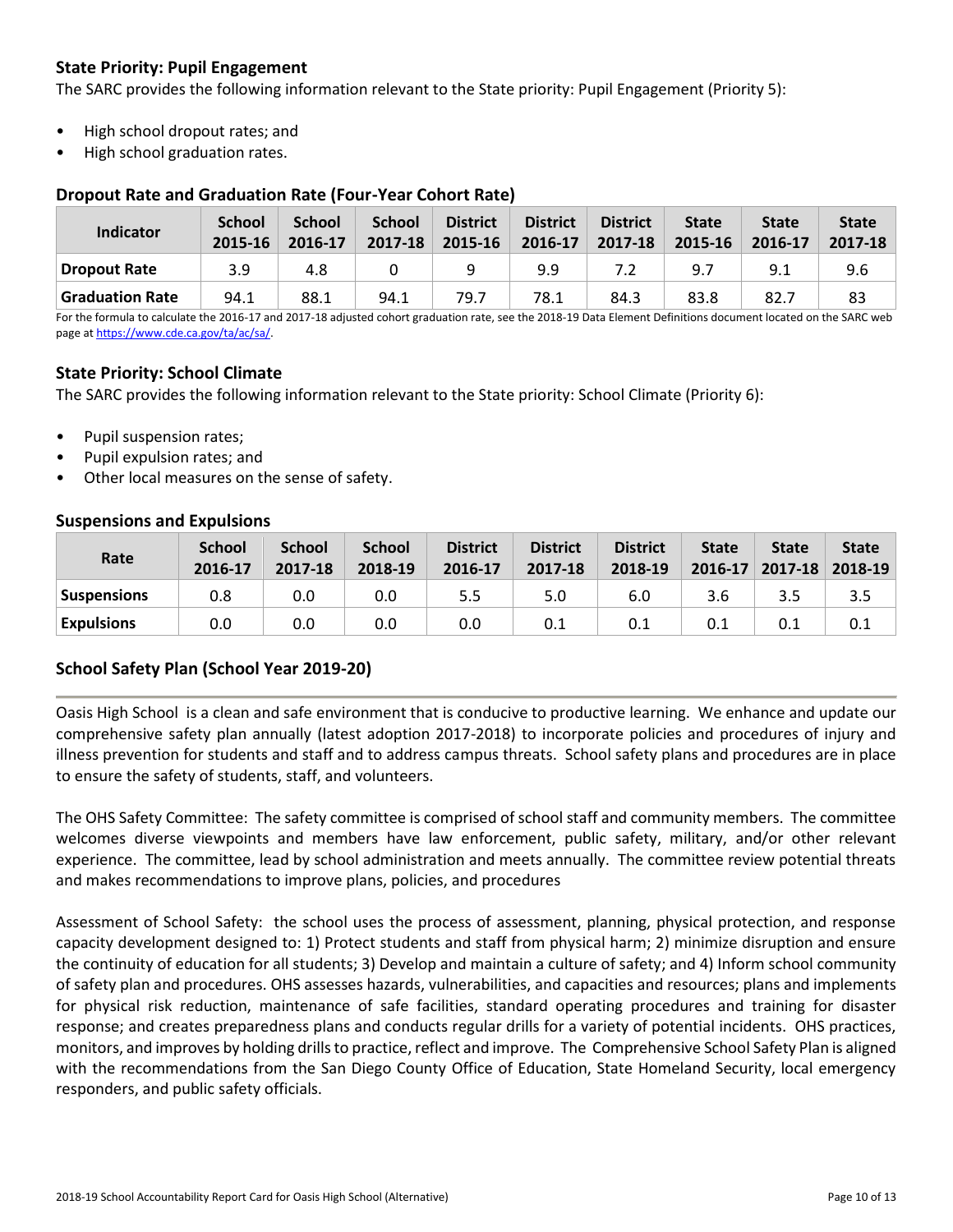Strategies and and Programs to Provide and Maintain a High Level of Safety: OHS 1-acre facility is completely fenced and locked. The school campus is monitored by the facilities and maintenance staff from 5:30 am to 11 pm. The District has response protocols for situations and/or students who are at-risk or in crisis. Interventions are designed for students who may not respond to prevention efforts. Staff is trained in CPS and Restorative Justice. A social worker intern, district psychologists, and 1 school counselor are available to provide counseling and academic support to students.

Each classroom is equipped with emergency supplies, and our District provides emergency food and water supplies for our students and staff. We conduct regular safety inspections of all classrooms, office space, kitchen facilities, restrooms, grounds, and buildings.

| <b>Subject</b>     | Average<br><b>Class</b><br><b>Size</b> | # of<br><b>Size</b><br>$1 - 22$ | # of<br><b>Size</b><br>$23 - 32$ | # of<br><b>Size</b><br>$33+$ | $\sqrt{A}$ verage # of # of<br><b>Size</b> | <b>Size</b><br>$1 - 22$ | <b>Size</b><br>$23 - 32$ | # of<br><b>Size</b><br>$33+$ | Average<br><b>Size</b> | # of<br><b>Size</b><br>$1 - 22$ | # of<br><b>Size</b><br>$23 - 32$ | 2016-17 2016-17 2016-17 2016-17 2017-18 2017-18 2017-18 2017-18 2018-19 2018-19 2018-19 2018-19 2018-19<br># of<br>Classes*Classes*Classes* Class Classes*Classes*Classes* Class Classes*Classes*Classes*<br><b>Size</b><br>$33+$ |
|--------------------|----------------------------------------|---------------------------------|----------------------------------|------------------------------|--------------------------------------------|-------------------------|--------------------------|------------------------------|------------------------|---------------------------------|----------------------------------|-----------------------------------------------------------------------------------------------------------------------------------------------------------------------------------------------------------------------------------|
| <b>English</b>     | 3                                      | 25                              |                                  |                              | 4                                          | 23                      |                          |                              |                        | 33                              |                                  |                                                                                                                                                                                                                                   |
| <b>Mathematics</b> | 2                                      | 26                              |                                  |                              | 3                                          | 18                      |                          |                              |                        | 25                              |                                  |                                                                                                                                                                                                                                   |
| <b>Science</b>     | 3                                      | 13                              |                                  |                              | 3                                          | 17                      |                          |                              |                        | 19                              |                                  |                                                                                                                                                                                                                                   |
| Social Science     | 3                                      | 29                              |                                  |                              | 3                                          | 36                      |                          |                              | 2                      | 35                              |                                  |                                                                                                                                                                                                                                   |

# **Average Class Size and Class Size Distribution (Secondary)**

\*Number of classes indicates how many classrooms fall into each size category (a range of total students per classroom). At the secondary school level, this information is reported by subject area rather than grade level.

#### **Ratio of Academic Counselors to Pupils (School Year 2018-19)**

| 三田人<br>ше            | <b>Ratio</b> |
|----------------------|--------------|
| Academic Counselors* | 266.7        |

\*One Full Time Equivalent (FTE) equals one staff member working full time; one FTE could also represent two staff members who each work 50 percent of full time.

#### **Student Support Services Staff (School Year 2018-19)**

| <b>Title</b>                                                         | Number of FTE*<br><b>Assigned to School</b> |  |  |  |
|----------------------------------------------------------------------|---------------------------------------------|--|--|--|
| <b>Counselor (Academic, Social/Behavioral or Career Development)</b> | .3                                          |  |  |  |
| Library Media Teacher (Librarian)                                    | 0                                           |  |  |  |
| Library Media Services Staff (Paraprofessional)                      | 0                                           |  |  |  |
| Psychologist                                                         | 0                                           |  |  |  |
| <b>Social Worker</b>                                                 | 0                                           |  |  |  |
| Speech/Language/Hearing Specialist                                   | 0                                           |  |  |  |
| <b>Resource Specialist (non-teaching)</b>                            | 0                                           |  |  |  |

\*One Full Time Equivalent (FTE) equals one staff member working full time; one FTE could also represent two staff members who each work 50 percent of full time.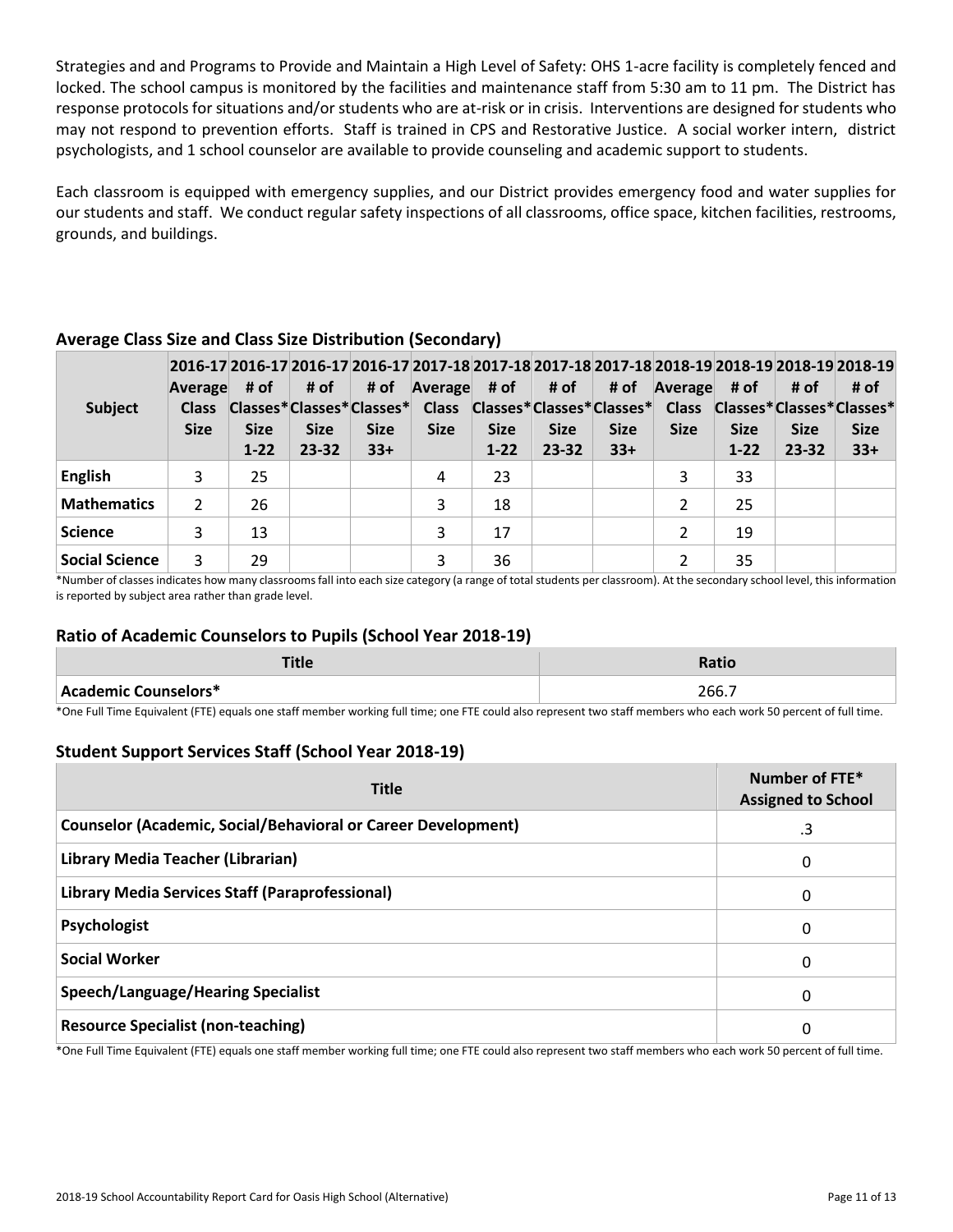# **Expenditures Per Pupil and School Site Teacher Salaries (Fiscal Year 2017-18)**

| Level                                                | <b>Total</b><br><b>Expenditures</b><br><b>Per Pupil</b> | <b>Expenditures</b><br><b>Per Pupil</b><br>(Restricted) | <b>Expenditures</b><br><b>Per Pupil</b><br>(Unrestricted) | Average<br><b>Teacher</b><br><b>Salary</b> |
|------------------------------------------------------|---------------------------------------------------------|---------------------------------------------------------|-----------------------------------------------------------|--------------------------------------------|
| <b>School Site</b>                                   | \$7717.24                                               | \$0.0                                                   | \$7717.24                                                 | 74447.05                                   |
| <b>District</b>                                      | N/A                                                     | N/A                                                     | \$13377.60                                                | \$83180.51                                 |
| <b>Percent Difference - School Site and District</b> | N/A                                                     | N/A                                                     | $-53.7$                                                   | $-11.1$                                    |
| <b>State</b>                                         | N/A                                                     | N/A                                                     | \$7,506.64                                                | \$79,737.00                                |
| <b>Percent Difference - School Site and State</b>    | N/A                                                     | N/A                                                     | 2.8                                                       | $-6.9$                                     |

Note: Cells with N/A values do not require data.

**The California Department of Education issued guidance to LEAs on August 1, 2018, regarding how to calculate school-level per-pupil expenditures that will be reported on 2018-19 report cards.**

# **Types of Services Funded (Fiscal Year 2018-19)**

District - Professional development for teachers via instructional focus and curriculum development

#### **Teacher and Administrative Salaries (Fiscal Year 2017-18)**

| Category                                             | <b>District</b><br>Amount | <b>State Average</b><br><b>For Districts</b><br>In Same Category |
|------------------------------------------------------|---------------------------|------------------------------------------------------------------|
| <b>Beginning Teacher Salary</b>                      | \$42,178                  | \$48,684                                                         |
| <b>Mid-Range Teacher Salary</b>                      | \$79,997                  | \$78,920                                                         |
| <b>Highest Teacher Salary</b>                        | \$101,607                 | \$99,844                                                         |
| <b>Average Principal Salary (Elementary)</b>         | \$0                       | \$137,288                                                        |
| <b>Average Principal Salary (Middle)</b>             | \$0                       | \$135,905                                                        |
| <b>Average Principal Salary (High)</b>               | \$139,451                 | \$134,157                                                        |
| <b>Superintendent Salary</b>                         | \$242,131                 | \$185,654                                                        |
| <b>Percent of Budget for Teacher Salaries</b>        | 32%                       | 31%                                                              |
| <b>Percent of Budget for Administrative Salaries</b> | 6%                        | 6%                                                               |

For detailed information on salaries, see the CDE Certificated Salaries & Benefits web page at [https://www.cde.ca.gov/ds/fd/cs/.](http://www.cde.ca.gov/ds/fd/cs/) 

# **Advanced Placement (AP) Courses (School Year 2018-19)**

| <b>Subject</b>                  | Number of<br>AP Courses Offered* | <b>Percent of Students</b><br>In AP Courses |
|---------------------------------|----------------------------------|---------------------------------------------|
| <b>Computer Science</b>         |                                  | N/A                                         |
| <b>English</b>                  | 3                                | N/A                                         |
| <b>Fine and Performing Arts</b> | 8                                | N/A                                         |
| <b>Foreign Language</b>         |                                  | N/A                                         |
| <b>Mathematics</b>              |                                  | N/A                                         |
| <b>Science</b>                  |                                  | N/A                                         |